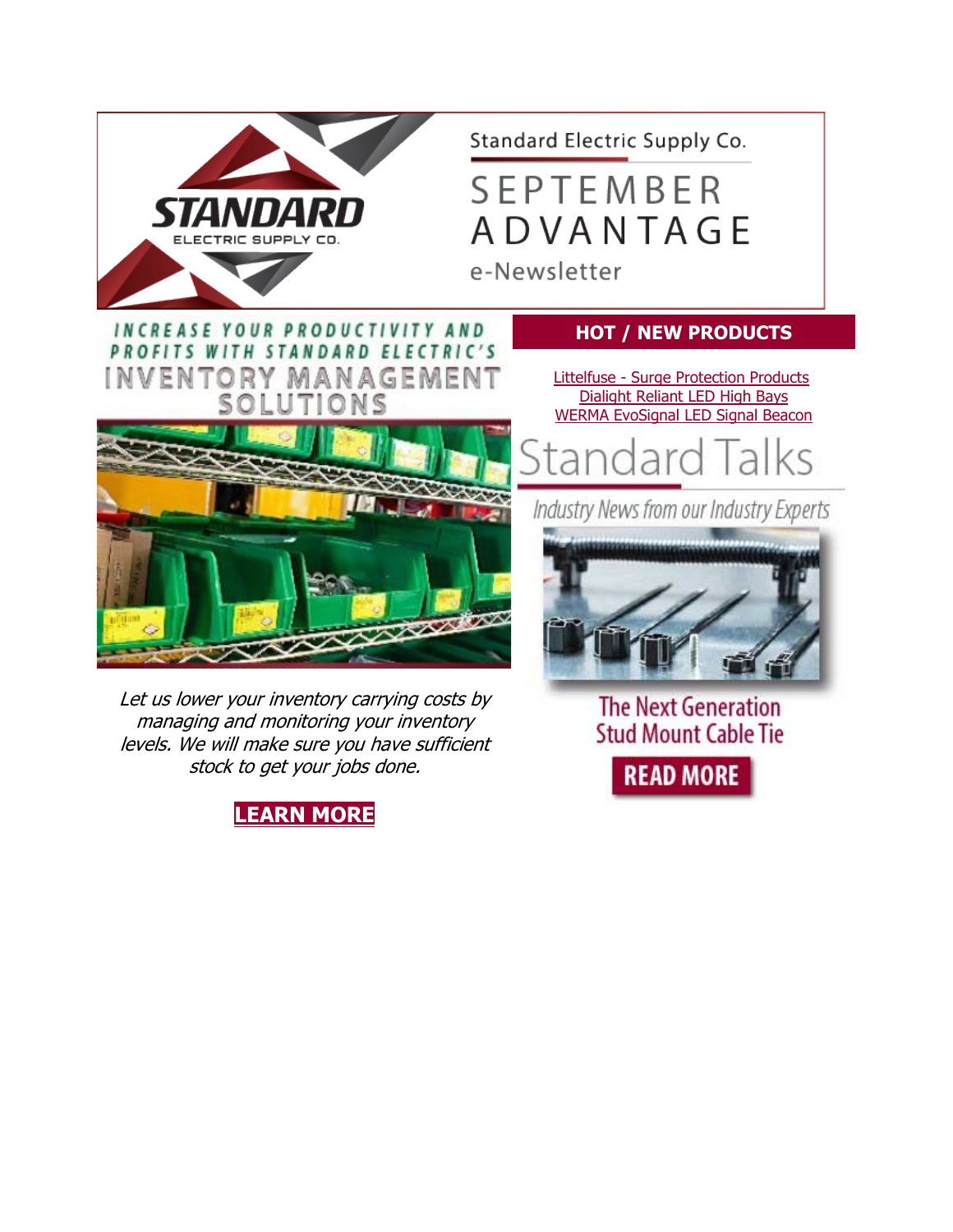### 1990s

The 1990s were all about planning for the future. Over the years, there were many adjustments made to the business focus and product selections, the 90s were no exception. Standard Electric was tasked with planning for changes in the marketplace, competition, technology, and the economy.

#### **inREACH CORD REELS** Industrial and Industrial Weatherproof



 $C$   $\circ$ 



**WATCH VIDEO** 

Improve safety and reduce labor costs with Hubbell's newly redesigned inREACH industrial and industrial weatherproof cord reels. Ideal for industrial environments inREACH cord reels are available in a variety of sizes, two colors (white and yellow) and provide you with the ideal cord and power management solution.

Standard

100 Years of Setting the Standard

Electric Supply

Benefits and features include:

- Corrosion-resistant
- Improved mounting brackets
- Ceiling, wall, or bench mountable
- Outdoors or indoor washdown environment use
- Maintain desired cord lengths with latch mechanism
- Use with 15 amp, 20 amp, and 30 amp

#### **CHAMP PRO PVMA SERIES LED** Maintenance-Free Illumination in Harsh Environments



### **Crouse-Hinds series**



Engineered to provide maintenance-free illumination in the most demanding environments the Champ Pro PVMA LED luminaires feature a compact, high-efficacy design. Custom optics ensure maximum efficiency and mounting flexibility allows for use in a retrofit or new project.

Design features include:

- Rugged die-cast aluminum construction
- Durable corro-free epoxy powder coat
- Up to 122 LPW
- Easy to install
- Ceiling, pendant wall or stanchion mounting options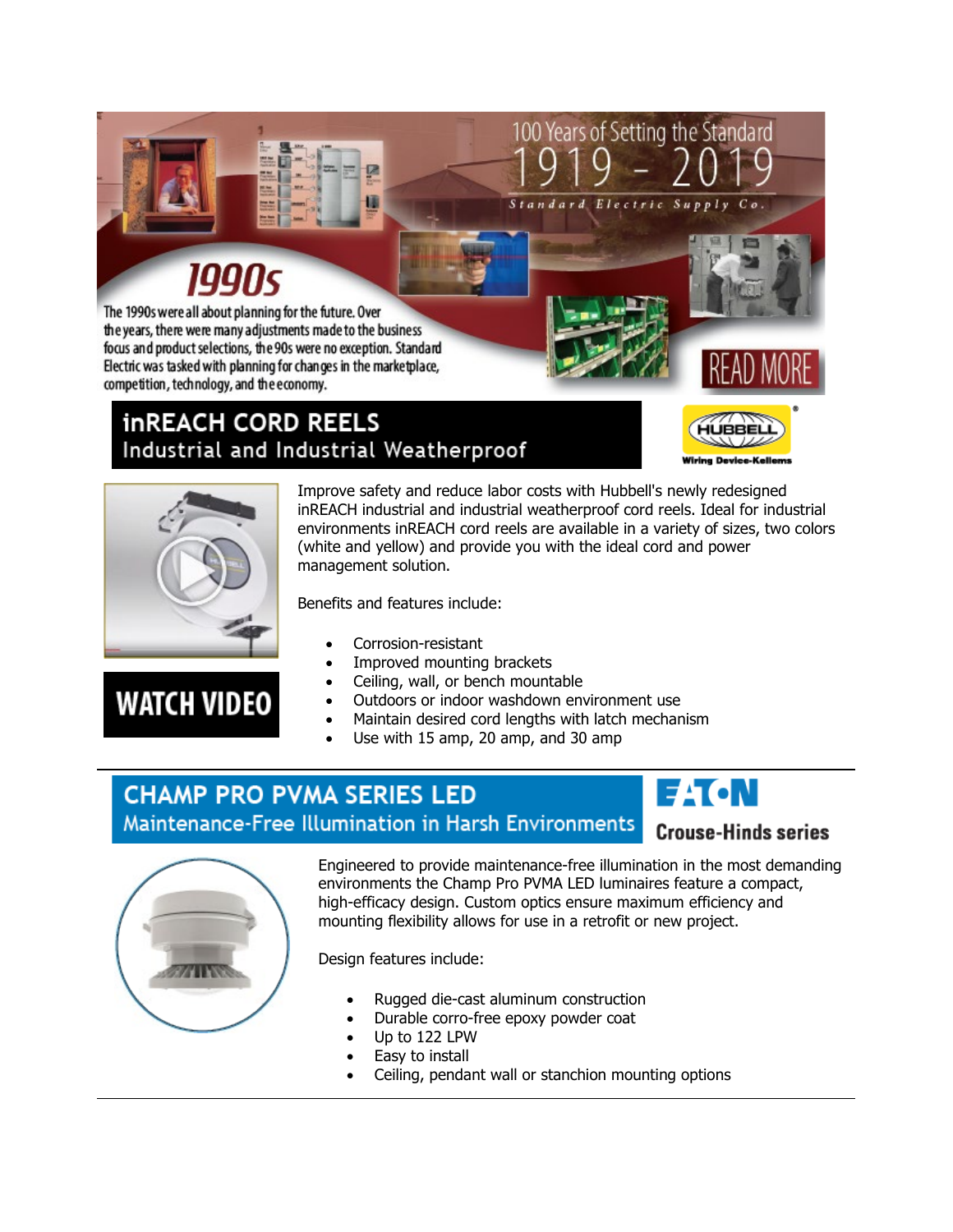• 5-year fixture warranty

### **LEARN MORE**

#### **BRADY B-593 RAISED PANEL LABELS** The Right Panel Label for You





#### **READ MORE**

Are you looking for a cost-effective solution for replacing engraved nameplates and engraved push-button labels? Brady has your solution; B-593 raised panel labels. There are several benchtop and portable printer models that can print this material, and they offer both 22.5mm and 30.5mm push-button engraved replacements.

Raised labels offer:

- Ideal for indoor and outdoor applications
- Reduce material waste with on-demand printing
- Easy to read and customize with a variety of colors and sizes
- 10-year outdoor durability
- 80% cost-saving compared to engraved plates

#### **FIBOX ARCA IEC Superior Performance in Demanding Environments**





## **WATCH VIDEO**

Make difficult easy with the enhanced UL listed NEMA 4X, ARCA – IEC nonmetallic polycarbonate cabinet series. Save time when assembling your next build with a snap-in lockable inner front door and an easy-to-mount DIN-Rail frame solution kit.

Additional features include:

- Manufactured in Wi-Fi friendly polycarbonate
- Will not crack or dent, but flex and return to its shape
- Airtight PUR gasket
- Lightweight and easily modified
- Quick installation and long field life
- Designed for harsh environments

#### **WAGO TOUCH PANELS 600** Esthetic Design meets High Performance